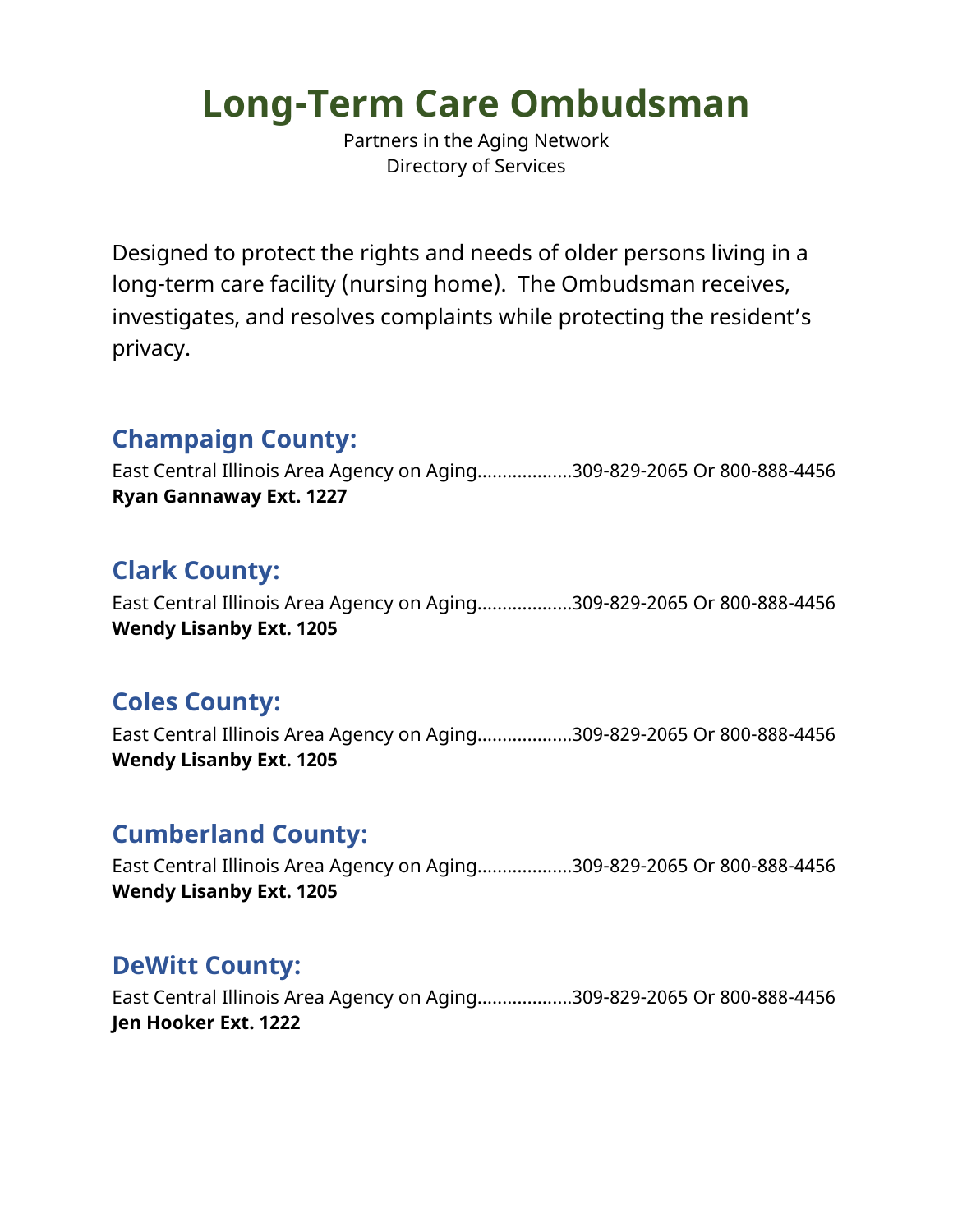## **Long-Term Care Ombudsman**

Partners in the Aging Network Directory of Services

### **Douglas County:**

East Central Illinois Area Agency on Aging……………….309-829-2065 Or 800-888-4456 **Jenelle Bruckner Ext. 1215**

## **Edgar County:**

East Central Illinois Area Agency on Aging……………….309-829-2065 Or 800-888-4456 **Wendy Lisanby Ext. 1205**

#### **Ford County:**

East Central Illinois Area Agency on Aging……………….309-829-2065 Or 800-888-4456 **Christian Weber Ext. 1220**

#### **Iroquois County:**

East Central Illinois Area Agency on Aging……………….309-829-2065 Or 800-888-4456 **Jenelle Bruckner Ext. 1215**

#### **Livingston County:**

East Central Illinois Area Agency on Aging……………….309-829-2065 Or 800-888-4456 **Christian Weber Ext. 1220**

#### **Macon County:**

East Central Illinois Area Agency on Aging……………….309-829-2065 Or 800-888-4456 **Jen Hooker Ext. 1222**

#### **McLean County:**

East Central Illinois Area Agency on Aging……………….309-829-2065 Or 800-888-4456 **Angie Baker Ext. 1231**